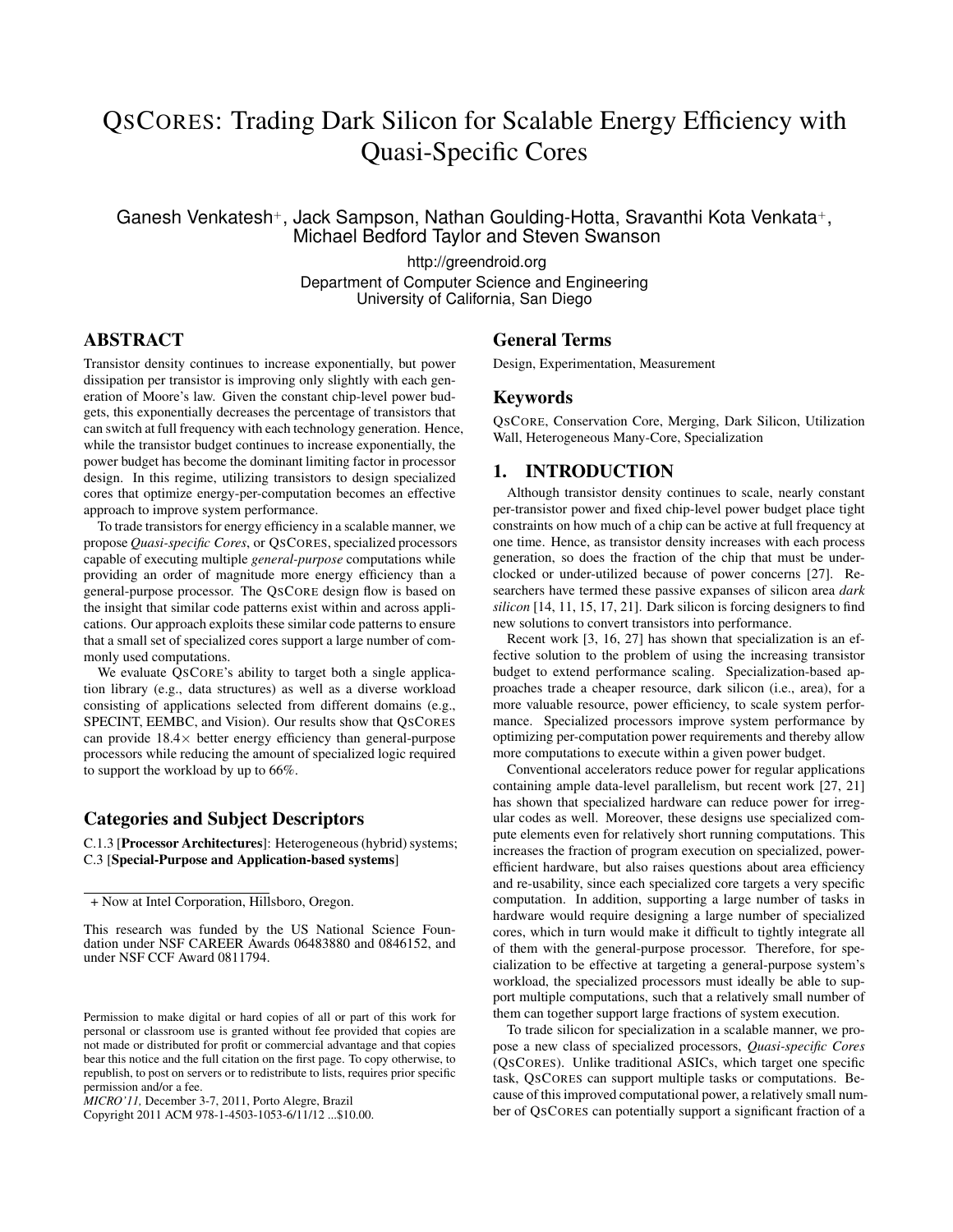system's execution. Moreover, QSCORES are an order of magnitude more energy-efficient than general-purpose processors. The QSCORE design flow is based on the insight that "similar" code segments exist within and across applications, and these code segments can be represented by a single computation pattern. The QSCORE design flow exploits this insight by varying the required number of QSCORES as well as their computational power (i.e., the number of distinct computations they can support) based on the relative importance of the applications and the area budget available to optimize them. This enables QSCORES to significantly reduce the total area and the number of specialized processors compared to a fully-specialized logic approach supporting the same functionality.

In this paper, we address many of the challenges involved in designing a QSCORE-enabled system. The first challenge lies in identifying similar code patterns across a wide range of generalpurpose applications. The hotspots of a typical general-purpose application tend to be many hundreds of instructions long and contain complex control-flow and irregular memory access patterns, making the task of finding similarity both computationally intensive and algorithmically challenging. The second challenge lies in exploiting these similar code patterns to reduce hardware redundancy across specialized cores by designing generalized codestructures that can execute all these similar code patterns. The third challenge involves making the right area-energy tradeoffs to ensure that the QSCORES fit within the area budget, while minimally impacting their energy efficiency. Addressing this challenge requires finding efficient heuristics that approximate an exhaustive search of the design space but avoid the exponential cost of that search. The final challenge involves modifying the application code/binary appropriately to enable the applications to offload computations onto the QSCORES at runtime.

We evaluate our toolchain by designing QSCORES for the operator functions — find*,* insert*,* delete — of commonly used data structures, including a linked-list, binary tree, AA tree, and hash table. Our results show that designing just four QSCORES can support all these data structure operations and provide  $13.5\times$ energy savings over a general-purpose processor. On a more diverse general-purpose workload consisting of twelve applications selected from different domains (SPECINT, SAT Solver, Vision, and EEMBC), QSCORES continue to provide ASIC-like energy efficiency  $(18.4 \times$  better than general-purpose processors) while reducing the required number of specialized cores by over 50% and the area required by 25% compared to the fully-specialized logic. Also, at the system level, our approach reduces the energy-delay metric by 46% compared to conventional processors.

The rest of this paper is organized as follows. Section 2 motivates our work in the context of other proposals. Section 3 overviews the QSCORE-enabled systems. Sections 4 and 5 describe the QSCORE design flow. Section 6 presents our methodology for generating the QSCORE hardware and for evaluating its efficiency. Section 7 analyzes the efficiency of QSCORES. Finally, Section 8 concludes.

## 2. MOTIVATION

In this section we present some of the recent proposals for designing specialized co-processors and motivate the need for QS-CORES. Also, we examine the similarity that is present across applications and describe how our design methodology exploits this similarity.

### 2.1 Specialized Processor Design

Significant prior work exists on customizing a general-purpose processor or extending it with reconfigurable logic based on a target

| FlipTrackChangesFCL                                                                                                                                                                                                                                     | BestLookAheadScore                                                                                                                                                                                          |
|---------------------------------------------------------------------------------------------------------------------------------------------------------------------------------------------------------------------------------------------------------|-------------------------------------------------------------------------------------------------------------------------------------------------------------------------------------------------------------|
| litWasTrue = GetTrueLit(iFlipCandidate);<br>litWasFalse = GetFalseLit(iFlipCandidate);                                                                                                                                                                  | litWasTrue = GetTrueLit(iLookVar);<br>litWasFalse = GetFalseLit(iLookVar);                                                                                                                                  |
| aVarValue[iFlipCandidate] =<br>1 - aVarValue[iFlipCandidate];                                                                                                                                                                                           |                                                                                                                                                                                                             |
| pClause = pLitClause[litWasTrue];<br>for (j=0;j <anumlitocc[litwastrue];j++) td="" {<=""><td>pClause = pLitClause[litWasTrue];<br/>for (j=0;j<anumlitocc[litwastrue];j++) td="" {<=""></anumlitocc[litwastrue];j++)></td></anumlitocc[litwastrue];j++)> | pClause = pLitClause[litWasTrue];<br>for (j=0;j <anumlitocc[litwastrue];j++) td="" {<=""></anumlitocc[litwastrue];j++)>                                                                                     |
| aNumTrueLit[*pClause]--;                                                                                                                                                                                                                                |                                                                                                                                                                                                             |
| if (aNumTrueLit[*pClause]==0) {                                                                                                                                                                                                                         | if (aNumTrueLit[*pClause]==1) {                                                                                                                                                                             |
| aFalseList[iNumFalse] = *pClause;<br>aFalseListPos[*pClause] = iNumFalse++;<br>UpdateChange(iFlipCandidate);<br>aVarScore[iFlipCandidate]--;                                                                                                            |                                                                                                                                                                                                             |
| pLit = pClauseLits[*pClause];<br>for (k=0;k <aclauselen[*pclause];k++) {<br="">iVar = GetVarFromLit(*pLit);</aclauselen[*pclause];k++)>                                                                                                                 | pLit = pClauseLits[*pClause];<br>for (k=0;k <aclauselen[*pclause];k++) {<br="">iVar = GetVarFromLit(*pLit);</aclauselen[*pclause];k++)>                                                                     |
| UpdateChange(iVar);<br>aVarScore[iVar]--;                                                                                                                                                                                                               | UpdateLookAhead(iVar,-1);                                                                                                                                                                                   |
| $p$ Lit $++;$<br>ł                                                                                                                                                                                                                                      | $p$ Lit $++;$                                                                                                                                                                                               |
| if (aNumTrueLit[*pClause]==1) {<br>pLit = pClauseLits[*pClause];<br>for (k=0;k <aclauselen[*pclause];k++) {<br="">if (IsLitTrue(*pLit)) {<br/>iVar = GetVarFromLit(*pLit);</aclauselen[*pclause];k++)>                                                  | ł<br>if (aNumTrueLit[*pClause]==2) {<br>pLit = pClauseLits[*pClause];<br>for (k=0;k <aclauselen[*pclause];k++) {<br="">if (IsLitTrue(*pLit)) {<br/>iVar = GetVarFromLit(*pLit);</aclauselen[*pclause];k++)> |
| UpdateChange(iVar);<br>aVarScore[iVar]++;<br>aCritSat[*pClause] = iVar;                                                                                                                                                                                 | if (iVar != iLookVar) {<br>UpdateLookAhead(iVar,+1);                                                                                                                                                        |
| break;<br>$p$ Lit++;}}}<br>pClause++;<br> }                                                                                                                                                                                                             | break:<br>$p$ Lit++;}}}<br>pClause++;<br>λ                                                                                                                                                                  |

Figure 1: SAT Solver hotspot code comparison These two functions in the UBC SAT Solver tool [24] share significant code patterns (highlighted).

i

application's characteristics [19, 25, 28]. Our work differs from these approaches in that it does not center on the customization of pre-engineered components. Instead, our work builds the coprocessors from the ground up based on application characteristics. This approach yields ASIC-like energy-efficiency by eliminating power-hungry abstraction layers, such as a processor's instruction interpreter (fetch, decode, and register file access), or an FPGA's SRAM lookup-tables.

A significant body of work exists on providing application-specific instruction set extensions based on commonly occurring instruction patterns [28, 6, 8, 1, 5]. Our work differs from these prior approaches since we provide specialization at a much broader scope. While these prior approaches focused on short acyclic instruction patterns (10s of instructions), our approach seeks to offload complete functions, typically containing 1000s of instructions, onto a specialized core. This enables us to provide higher energy savings by completely switching off the general-purpose processor pipeline, unlike these prior approaches that require many of the pipeline components to remain active.

Many ASIC-like accelerators [4, 12, 29] have focused on using modulo scheduling to exploit regular loop bodies that have ample loop parallelism and easy-to-analyze memory access patterns. Yehia et al. demonstrate techniques for automatically designing compound circuits that can support multiple regular loops [29]. Their technique focused on streaming loops, used an exploration algorithm to map one loop circuit onto another, and presented evolutionary techniques to enable merging of many loop circuits to form one compound circuit. However, their approach is not directly applicable to the general-purpose domain for which the hotspots tend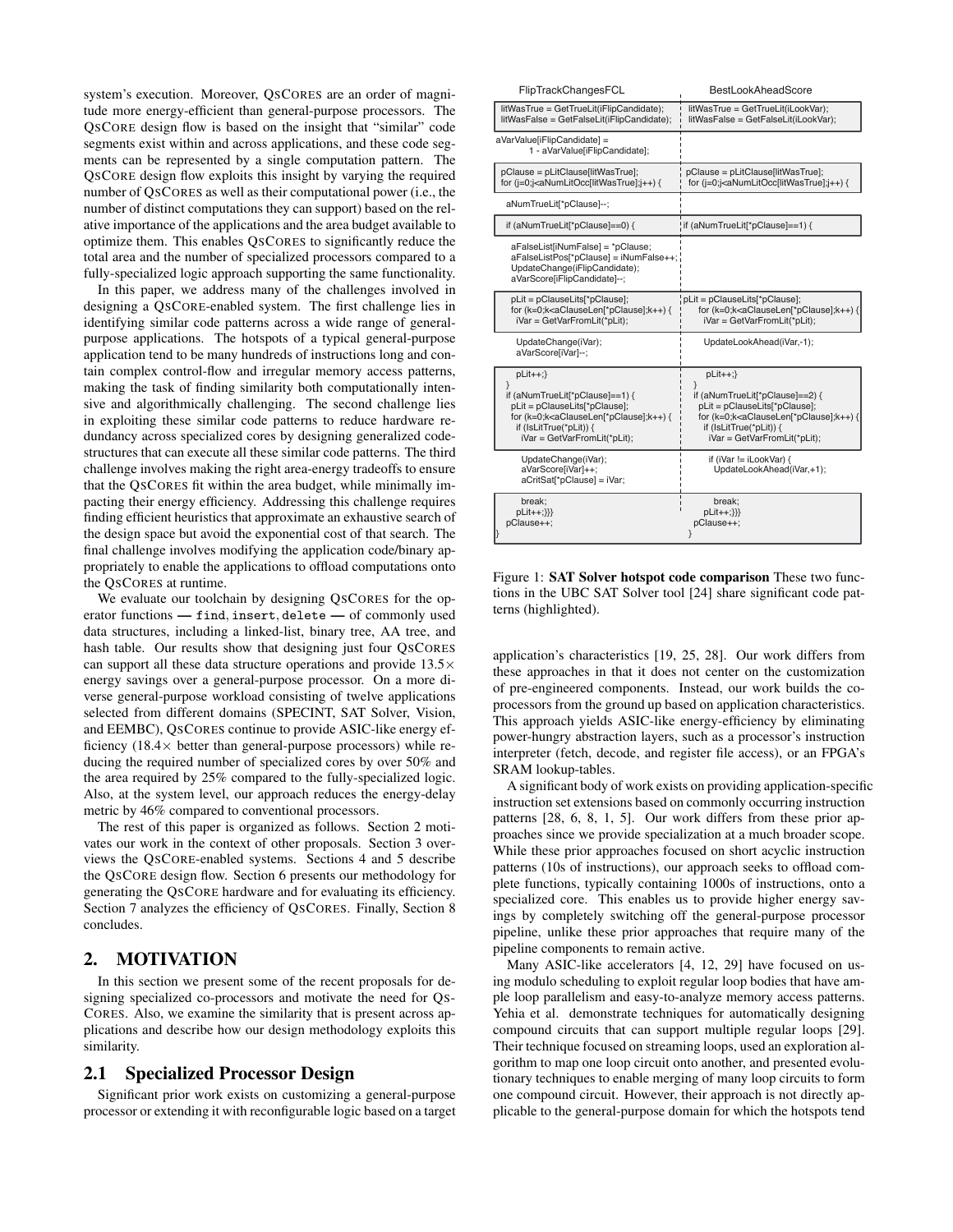| <b>Benchmark Type</b>    | <b>Application</b> | <b>Hotspots</b>          |
|--------------------------|--------------------|--------------------------|
| SPEC CPU 2000-2006       | Twolf              | new dbox, new dbox a,    |
|                          |                    | newpos_a, newpos_b       |
|                          | Mcf                | refresh potential,       |
|                          |                    | primal bea mpp           |
|                          | Bzip2              | fullGtU                  |
|                          | LibOuantum         | cnot, toffoli            |
| <b>Image Compression</b> | <b>CJPEG</b>       | ycc_rgb extractMCU       |
|                          | DJPEG              | jpeg_idct, rgb_ycc       |
| <b>SAT Solver</b>        | <b>UBC SAT</b>     | BestLookAheadScore.      |
|                          |                    | FlipTrackChangesFCL      |
| Splash                   | Radix              | slave sort               |
| <b>SD VBS</b>            | Tracking           | calc_dX, calc_dY,        |
|                          |                    | imageBlur                |
|                          | Disparity          | finalSAD, findDisparity, |
|                          |                    | integralImage2D          |
| <b>EEMBC</b> Consumer    | <b>RGB/CMYK</b>    | <b>CMY</b> function      |
|                          | RGB/YIO            | YIQfunction              |

Table 1: Application Set We use a diverse set of applications to evaluate the effectiveness of QSCORES.

to be much larger, contain complex control constructs, and have irregular memory patterns. The hotspots QSCORES target typically consist of many hundreds of assembly instructions, significantly increasing the exploration space.

In previous work [21, 27], we presented techniques for generating application-specific hardware for the general class of irregular, hard-to-parallelize applications. However, scalability in these systems can be limited by applications with large hotspots that have sufficiently small execution time that they do not justify the area cost of conversion into single-purpose coprocessors. Ideally, to make this area-energy tradeoff more favorable, the co-processors should support multiple applications with similar control/data dependence.

### 2.2 Application Similarity

We base the QSCORE design methodology on the insight that similar code patterns exist across applications. In this section, we quantify the available similarity and use this to motivate the QS-CORE design methodology.

To start, we examine two hotspots in UBC SAT Solver [24] to provide insight about available similarity. Figure 1 shows the source code of the hotspots and highlights the similar code segments present across them. The example shows that while the two hotspots do not have similar control-flow, they do contain similar code segments. Our design methodology exploits these similar code segments to generate computation patterns that can represent both hotspots and supports these generic computation patterns in hardware. This improves the computational power of specialized cores and reduces hardware redundancy across them.

To quantify similarity across applications, we examine a diverse set of applications from SPEC CPU [22], UBC SAT solver [24], EEMBC [10], and SD-VBS [26] benchmark suites (described in Table 1). First, we profile the applications to find the "hotspots" where each application spends most of its time. Then, we build program dependence graphs (PDGs) [13] for the hotspot functions. We find similar code segments across the hotspots by searching for isomorphic subgraphs across their PDGs (see Section 4.2). We quantify the *similarity* between the hotspots' PDGs as the size of matching subgraph.

Our results, shown in Figures 2 and 3, demonstrate that significant similarity exists across applications. Figure 2 bins the hotspot pairs based on the amount of similarity present between them. The

data show that most  $(> 90\%)$  hotspot pairs have some similar code patterns (50% of nodes matched) and more importantly, at least 50% of the hotspot pairs have significant similarity (*>* 80% of nodes matched). Figure 3 shows that significant similarity exists both within and across application classes.

To exploit available similarity, our toolchain designs a computation pattern that encompasses the similar code structures and builds a QSCORE for that computation pattern. This design methodology provides the following benefits:

- 1. Reduced area requirements Our approach reduces area requirements by eliminating hardware redundancy across specialized cores that target similar computations. We find these similar computations across hotspots of the same application, across different applications in the same application domain, and even across different application domains (such as Bzip2 and Disparity).
- 2. Greater computational power QSCORES have greater computational power and more flexible control/data flow compared to fully-specialized hardware. In some cases, QSCORE's computational power can extend beyond the code segments for which they were designed. For example, when targeting vision applications, our design flow builds a single QSCORE that supports both imageBlur (that uses a five-stage filter [26]) and edge-Filters (which uses three stages). The same QSCORE is flexible enough to support other filter depths as well.
- 3. Backward compatibility for specialized logic For many generalpurpose applications, older versions may still be in use even though newer versions are available. Our design methodology enables QSCORES to support all previous "in-use" versions. We achieve this by merging the hotspots of previous versions with the latest version and designing one QSCORE for all of them. This allows a system designer to target the latest version without sacrificing legacy support.

## 3. QSCORE-ENABLED SYSTEMS

Figure 4 (a) shows the high-level design flow for building QS-CORE-enabled systems. The process begins with a set of applications that the system designer believes make up a significant fraction of the processor's target workload. We profile these applications to extract the frequently used code segments, called hotspots, which have high application coverage. The QSCORE design flow uses these hotspots to design specialized cores based on the area available for specialization as well as the relative execution coverage of these hotspots. The final step integrates these QSCORES with a general-purpose processor to build a heterogeneous tile. In the general case, a QSCORE-enabled system will consist of multiple heterogeneous tiles, each comprising several QSCORES targeting different workloads.

Hardware-specialization for energy efficiency At the heart of this system design process is the QSCORE design stage (presented in Section 4) that generates specialized cores targeting computations that are commonly run on the system. The QSCORE design flow stage seeks to ensure that the QSCORE set supports all the hotspots of the system's workload while fitting within the area budget available for specialization. This is desirable because QS-CORES are an order-of-magnitude more power-efficient than generalpurpose processors, and hence, offloading the hotspots onto them can significantly improve the power efficiency of the system.

Application compilation and runtime execution The QSCORE compiler (presented in Section 4.5) automatically retargets application code to benefit from all the specialized cores available without any programmer intervention. At runtime, an application's ex-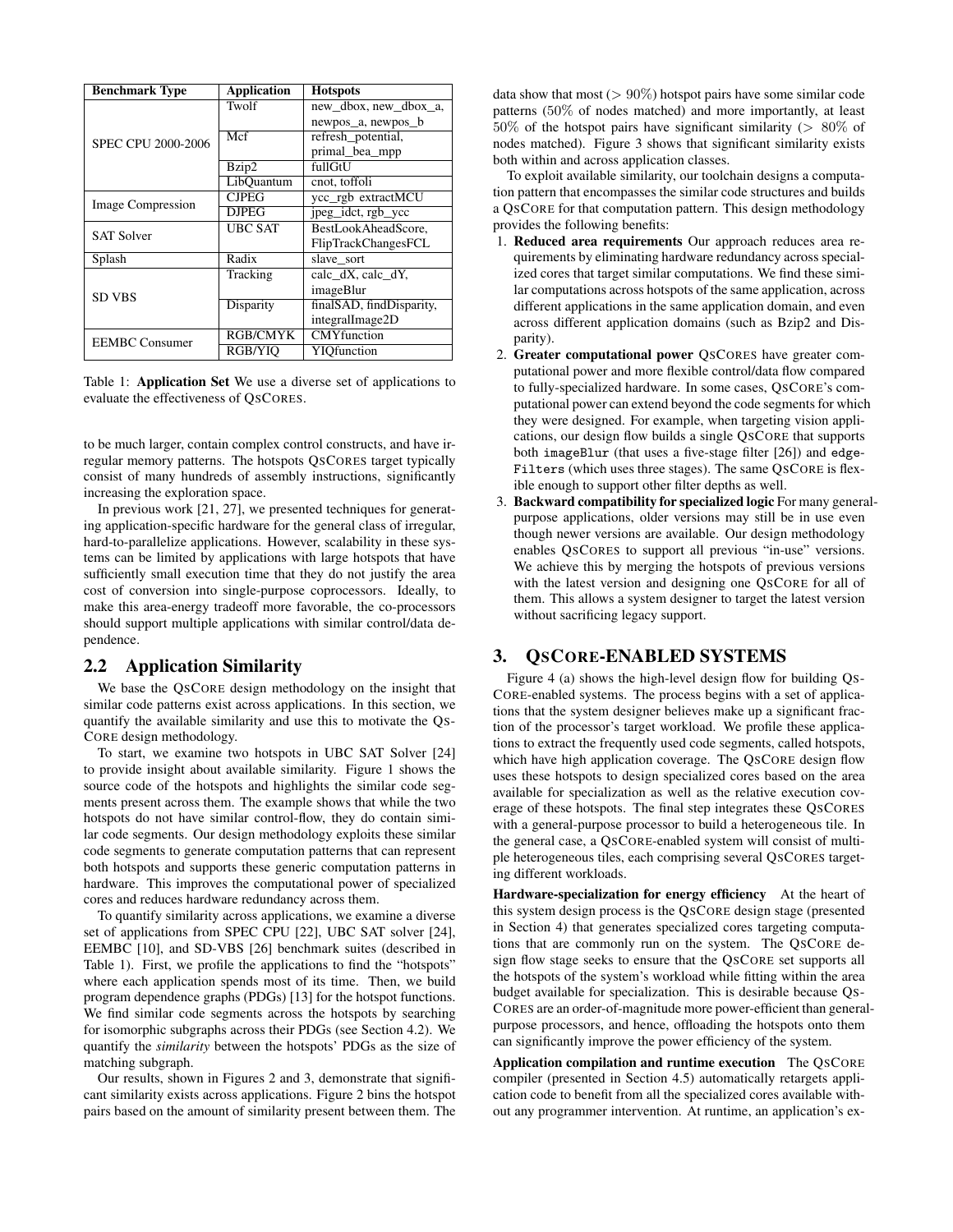

Figure 2: Similarity available across hotspots For the applications in Table 1, we bin the hotspot pairs based on the amount of similarity present between them.

ecution migrates between the general-purpose processor and QS-CORES based on whether a matching QSCORE exists for the section of code currently executing. This execution migration is possible because of the tight coupling of QSCORES and the generalpurpose processor via sharing of the L1 data cache and support for arbitrary control transitions between the QSCORE and the CPU.

# 4. QSCORE DESIGN FLOW

In this section, we present the details of our QSCORE design flow (shown in Figure 4 (b)). The design flow accepts as input the hotspot functions as well as the area budget available for specialization and generates a set of QSCORES that implement these hotspots and fit within the area budget.

The design flow starts by constructing a dependence graph corresponding to each of the hot code segments. At each stage, the toolchain selects a dependence graph pair that has similar code patterns present across them, uses these similar code patterns to design a new dependence graph that represents both of the input dependence graphs. It then replaces the input dependence graph pair with the new merged graph. This process continues until the toolchain is unable to find similar code segments across the dependence graphs or the area budget goals are met. We describe these steps in greater detail below. Figure 5(a)-(d) depicts the steps involved in the design of a QSCORE that can support the sample hot code segments, *computeSum* (computes the sum of the first  $n_1$  numbers) and *com*putePower (c<sup>2nr</sup>).

# 4.1 Dependence Graph Generation

Our toolchain internally represents the application hotspots as PDGs [13], in which nodes represent statements and edges represent control and data dependences. The PDG representation of a hotspot is well-suited for finding matching code regions because it enables us to perform matching based on the program semantics rather than the program code text. Using PDGs, our toolchain



Figure 3: Quantifying similarity present across application types The graph quantifies similarity present across different classes of applications.

eliminates false dependences, preserving only the "true" control and data dependences. Figure 5(a) shows the PDGs for two sample functions, *computeSum* and *computePower*. The solid edges represent control dependences and dashed edges represent data dependences.

The output of this stage is a pool of QSCORE PDGs, where each PDG represents an application hotspot. The subsequent stages increase the computational power of the QSCORES, enabling them to represent multiple application hotspots.

#### 4.2 Mining for Similar Code Patterns

This stage mines the QSCORE pool for code segments that are similar to each other, in that they can be effectively represented by a computation pattern, and hence, do not require multiple specialized cores to support them. The problem of finding similar code segments across hotspots reduces to finding similar subgraphs (subgraph-isomorphism) across their PDGs. Subgraph-isomorphism is a well-studied problem in the field of graph algorithms. We base our algorithm on the FFSM algorithm proposed by Huan et al. [18]. Below, we present a brief description of the FFSM algorithm and how we tailor it to the problem of finding similar code segments.

FFSM takes as input two graphs,  $G_1$  and  $G_2$ , where every node in each graph has a *unique ID* as well as a *type* label. The algorithm considers two nodes for matching only if they have the same type. The algorithm begins by selecting a random node in  $G_1$ , say  $n_1$ , and finds a matching node (of the same type) in  $G_2$ , say  $n_2$ . Then, the algorithm tries to grow this matched subgraph by comparing the neighbors of  $n_1$  and  $n_2$  and performing other graph transformations on the matched subgraphs (refer to [18] for details). The algorithm returns when it cannot grow the matched subgraph any further.

The QSCORE toolchain extends the FFSM matching algorithm to tailor it to the problem of finding similar code patterns in PDGs. First, instead of picking and matching nodes at random, our matching algorithm focuses on finding similar loop bodies. This behavior is desirable since most applications spend most of their execution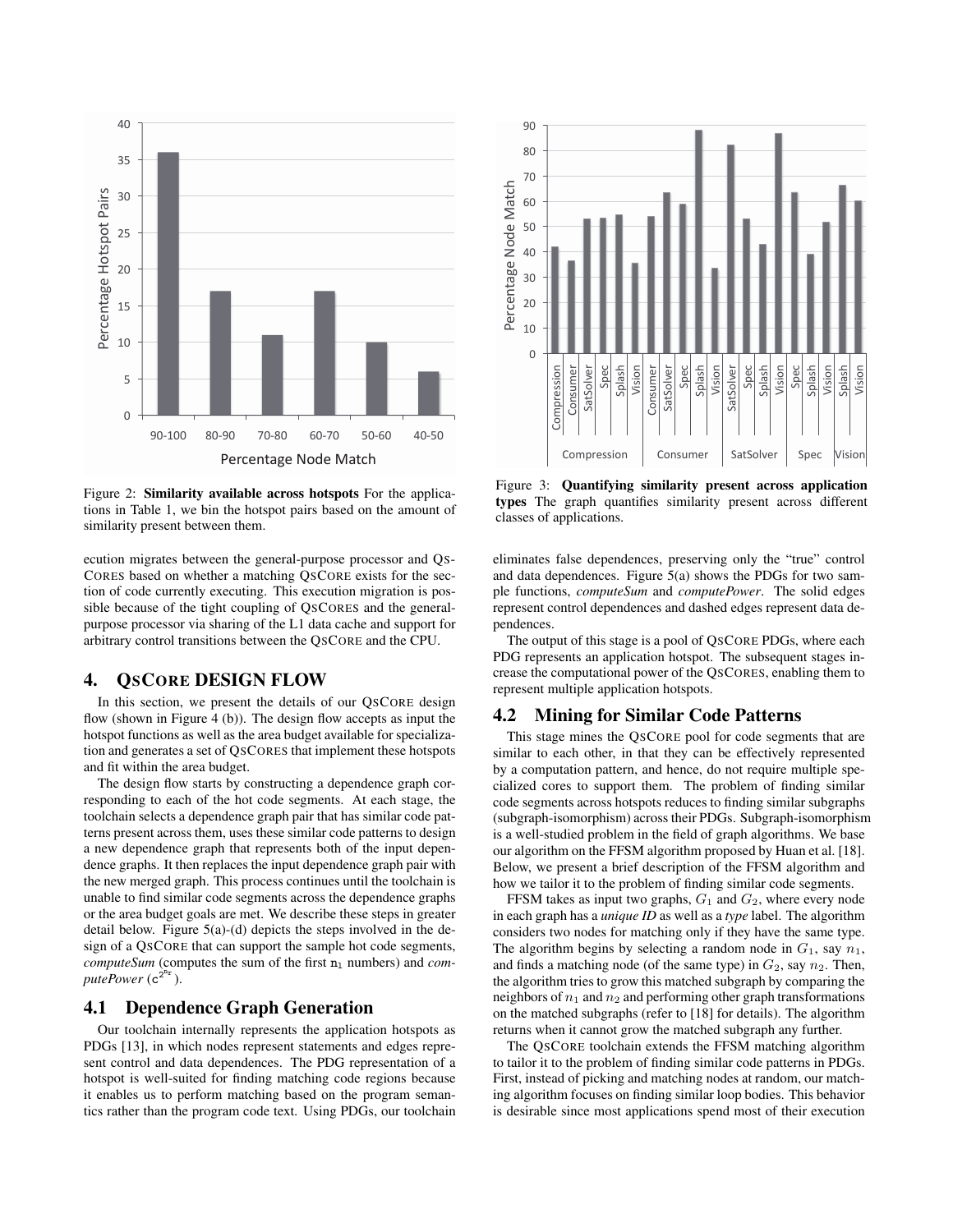

Figure 4: Overview of QSCORE-enabled system The figure overviews the high-level design flow of a QSCORE-enabled system (a) as well as the design flow for generating QSCORES (b).



Figure 5: QSCORE design example This example shows the different stages involved in converting two source code segments, *computeSum* and *computePower* (a), into a QSCORE (d). The resultant QSCORE can perform the functionality of the two input code segments as well as other functions such as *n*! and  $c^{2^n}$ . In each PDG, solid lines represent control dependences and dashed lines represent data dependences.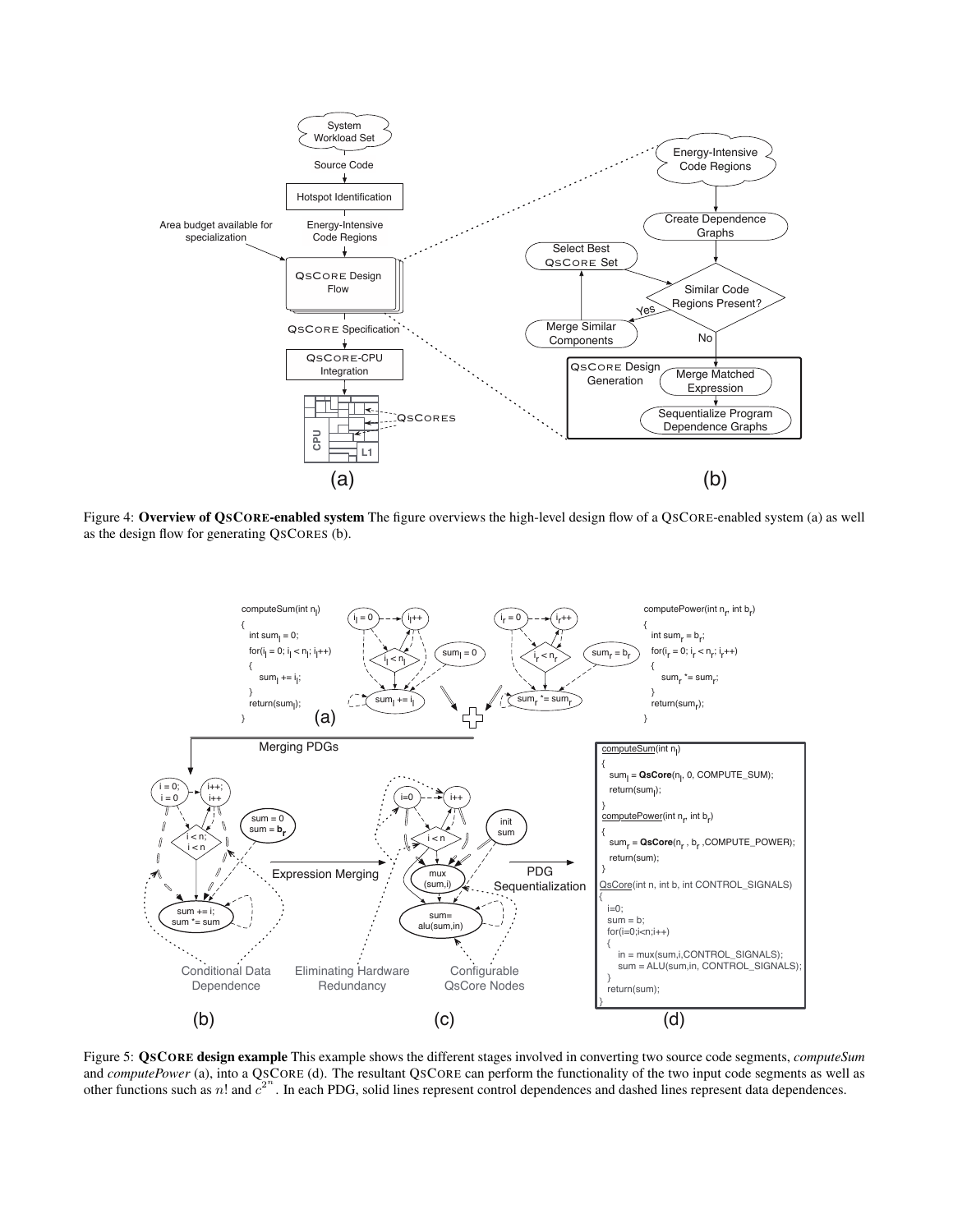time in loops. Second, we use the node type to encode the program structure, reducing the search space by pruning the "illegal" node matches. For example, all the nodes within a loop body should have similar node types and different from the node type of any nested loop nodes within that loop. The node type definition ensures that two nodes match only if they perform similar arithmetic operations (for example *addition* and *branch* operations are not similar), similar memory operations (such as array/pointer access), and have matching control/data edges.

For example, when mining for similar code patterns across the hotspots *computeSum* and *computePower*, shown in Figure 5(a), this stage maps the node  $sum_1 += i_1$  in *computeSum* to  $sum<sub>r</sub>$  \*= sum<sub>r</sub> in *computePower*, among others (the mapped nodes are drawn and placed similarly in Figure 5(a)).

The output of this stage is a list of dependence graph pairs that have similar code patterns. For each of these similar dependence graph pairs, this stage also produces a mapping of the nodes across them.

#### 4.3 Merging Program Dependence Graphs

This stage designs a new QSCORE PDG for each similar dependence graph pair that the previous stage produces. The new QS-CORE dependence graph supports all computations that either of its input dependence graphs can represent. Below, we present the steps involved in designing the new QSCORE's dependence graph.

Creating QSCORE graph nodes The first step produces the QS-CORE's dependence graph nodes based on the node mapping from the previous stage. For each pair of mapped nodes, we create a new node consisting of all the expressions contained in the mapped nodes. Figure 5(b) shows the nodes of the newly created dependence graph, where each node consists of an expression from *computeSum* and *computerPower*. For any nodes in the input dependence graph pair that did not get matched, we add them to the QS-CORE's dependence graph without any modification.

Adding control and data dependence edges This step produces the data and control dependences of the new QSCORE's dependence graph based on those of the input dependence graph pair. The main challenge in this step is to ensure that the QSCORE's dependence graph is *sequentializable*, that is, there exists a sequential ordering of the nodes that respects all the data and control dependences.

In order to be sequentializable, the QSCORE's dependence graph should not have any circular data/control dependence. Any circular dependence in the new QSCORE's PDG result from node mappings that the previous stage generates. We eliminate circular dependences by removing the least number of node mappings that would break all dependence cycles.

The second invariant we maintain to preserve sequentializability is that each loop body in a QSCORE has a single entry point. To maintain this invariant, we add a dummy control node for any code regions with multiple entries.

Generating the variable set for QSCORES Finally, we create the variable set for the newly created QSCORE (Figure 5(b)). To do this, we build a one-to-one map between variables of the two input dependence graphs based on how they are accessed in the new QSCORE's nodes. For example, in the newly created QSCORE, variable  $i_1$  in *computeSum* is mapped to  $i_r$  in *computePower* because they are accessed similarly (same read/write access across mapped nodes) in the QSCORE's nodes (shown in Figure 5(b)). For these mapped variables, we create a new variable (i) for the QSCORE's variable set that replaces the usage of the original variables ( $i_1$  and  $i_r$ ). We propagate unmapped variables, such as  $b_r$  in *computePower*, to the new PDG.

Figure 5(b) shows the new QSCORE's dependence graph that this stage designed by merging the dependence graphs of *computeSum* and *computePower*.

Because a QSCORE's dependence graph represents multiple computations, it contains additional node and edge attributes beyond those found in traditional dependence graphs. We describe these additional attributes below:

Node attributes A traditional dependence graph node contains a list of variables that are defined and used by that node. We extend this node attribute to contain a list of conditionally defined and used variables. For example, in Figure 5(b) the QSCORE node  $\langle \text{sum} \rangle$  += i; sum \*= sum $\rangle$  conditionally consumes variable i because only one of its input code segments  $(sum_1 += i_1$  from *computeSum*) uses i.

Edge attributes A QSCORE's dependence graph contains conditional data dependences. These conditional edges result from data dependences that are present only in a subset of computations that the QSCORE supports. For example, in Figure 5(b) there is a conditional dependence from source node  $\langle i++; i++\rangle$  to destination node  $\langle \text{sum} += i; \text{sum} * = \text{sum}.$ 

The result of the preceding transformation is a new QSCORE corresponding to each pair of similar PDGs from the previous stage. Each of these newly designed QSCORES have greater computational power than the two dependence graphs they were formed from because they can support the computations that either of their input dependence graph can support. Moreover, these QSCORES reduce the area requirements compared to their input dependence graphs because they eliminate hardware redundancy across the input dependence graphs.

The final step of this stage is to, amongst all the QSCORES that this step produces, select the QSCORE that will provide the maximum benefit in terms of area savings and computational flexibility. Section 5 describes our heuristic for selecting the best QSCORE. Finally, this stage replaces the two input dependence graphs with the chosen QSCORE's dependence graph in the QSCORE pool.

At the end of this stage, the toolchain loops back to the second stage (Section 4.2) to find other potential PDG pairs for merging. Eventually, either the pool of QSCORES fits within the target area budget, or the QSCORE set becomes distinct enough that no substantial similarity can be found across them. At that point, the toolchain proceeds to generate the QSCORE specifications in C.

### 4.4 QSCORE Generation

The fourth stage of the toolchain sequentializes each dependence graph in the QSCORE pool to produce its corresponding QSCORE specifications in C. The two steps involved in this stage are generating valid C-expressions for each QSCORE PDG node and sequentializing the QSCORE's data and control dependences.

Merging expressions This step generates a valid C-expression corresponding to each node in a QSCORE PDG. The QSCORE dependence graph from the previous step can have multiple Cexpressions in each node. For example, in Figure 5(b), QSCORE node  $\langle \text{sum} \rangle + = \text{i}; \text{sum} \rangle$  contains two expressions. To design a valid merged C-expression we build expression trees for each of the expressions in the QSCORE node. We merge the expression trees to form a single expression tree, and this merged tree directly translates to a valid C-expression (see Figure 6). Figure 5(c) shows the result of merging the expressions in Figure 5(b). This step reduces the area requirement and increases the computational power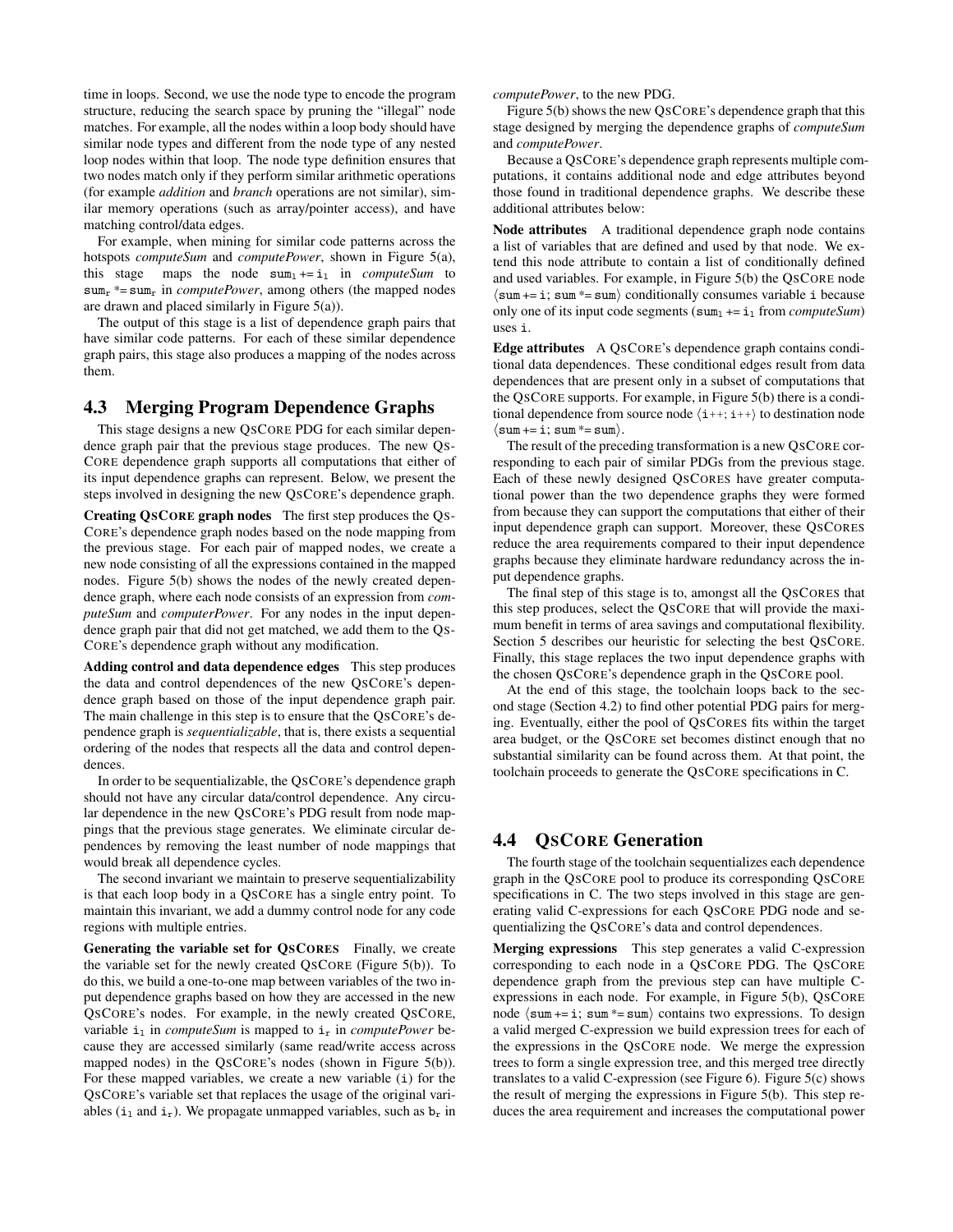

Figure 6: Expression merging Merging the two expressions at top produces a single expression that adds a new multiplexor operator and generalizes  $+$  and  $\times$  operators into an ALU with a separate control input.

#### of each QSCORE.

Sequentializing OSCORE PDGs PDGs are a inherently parallel representation of a program. However, in order to produce a C representation of the QSCORE, we need an ordering of nodes consistent with the control and data dependence edges. The algorithm for ordering the control edges in a QSCORE's dependence graph is similar to that for traditional dependence graphs, and previously proposed techniques for dependence graphs [13] work in our case as well. Sequentializing a QSCORE's data dependences is more challenging because of conditional data flow edges and conditionally defined-used variables in QSCORE nodes. This stage uses the following technique to sequentialize data dependences.

Our technique orders a QSCORE's nodes in the presence of conditional data dependences without employing backtracking (the computation time for backtracking-based techniques is exponential in the worst case). Our technique avoids backtracking by building *inferred dependences* between sibling nodes of a QSCORE's dependence graph. An inferred dependence is defined as follows: If parent node A has child nodes P and Q, then P has an inferred dependence on child Q if there exists a third child R of parent node A such that child P produces value *b* consumed by child R, child Q produces value *a* consumed by child R, and child P also produces value *a*. This implies that the only valid ordering among them is for child P to execute before child Q. Figure 7 shows an example. Any valid ordering of the sibling nodes P, Q, and R orders P before Q, even though there is no dependence between P and Q.

We use data dependences, inferred dependences, and use/def analysis to sequentialize the data dependences. Our sequentialization algorithm supports conditional data dependences, and the algorithm's computation time scales well with the size and complexity of the QSCORE PDG.

Figure 5(d) shows the C code for the QSCORE that our design flow generates for *computeSum* and *computePower*. Based on the value of the CONTROL\_SIGNALS, this QSCORE can be configured to support the computations performed by both *computeSum* and *computePower*, as well as other operations such as  $n!$ ,  $c * 2<sup>n</sup>$ , and many others, by configuring the control lines to the mux and ALU.



Figure 7: Inferred dependence example There is an inferred dependence edge from P to Q because no valid ordering of P, Q, and R orders Q before P (see Section 4.4).

# 4.5 Modifying Applications to use QSCORES

Our toolchain also modifies the application code to offload computations to the QSCORES at runtime. The toolchain does this by setting the QSCORE's CONTROL\_SIGNALS input such that the QS-CORE executes the computation needed by the calling application. For example, Figure 5(d) shows how the application code is modified to use the QSCORE. In this example, the *computeSum* function sends the function argument values as well as an additional argument to configure the ALU in the QSCORE to perform addition. The toolchain also inserts function stubs in the application code to query the runtime for the availability of a matching QSCORE (not shown in the figure for simplicity). If no matching QSCORE is present and available, then the application defaults to running the computation on the general-purpose processor.

## 5. QSCORE-SELECTION HEURISTIC

In the previous section we described our design methodology for building QSCORES by merging application hotspots. One challenge in this process is deciding which hotspot pairs to match, since a hotspot can potentially match well with many other hotspots. For example, *integralImage2D* hotspot in Disparity matches well with multiple hot spots (*slave\_sort* in Radix, *findDisparity* in Disparity) belonging to different application classes and having different code sizes. In general, there are exponentially many different alternatives to consider for merging the hotspots to form a final set of QSCORES. In this section, we present our heuristic to decide which hotspots to merge to make the best area-energy tradeoff at each step.

Our toolchain's goal is to find the set of QSCORES that will most significantly reduce the power consumption while fitting within the available area budget. The reduction in power consumption that a QSCORE can deliver is a combination of its power efficiency and the fraction of programs that it executes. Formally, a QSCORE *b* occupies area  $A_b$ , consumes power  $P_b$ , has speedup  $S_b$ , and has coverage (relative application importance) *Cb*.

To evaluate the QSCORE *b*, we define a quality metric  $Q_b$  =  $\frac{C_b S_b}{A_b P_b}$ . To select a good set of QSCORES to build, we will need to compute  $Q_b$  for an enormous number of candidate QSCORES. Computing precise values for  $P_b$  and  $S_b$  in each case is not tractable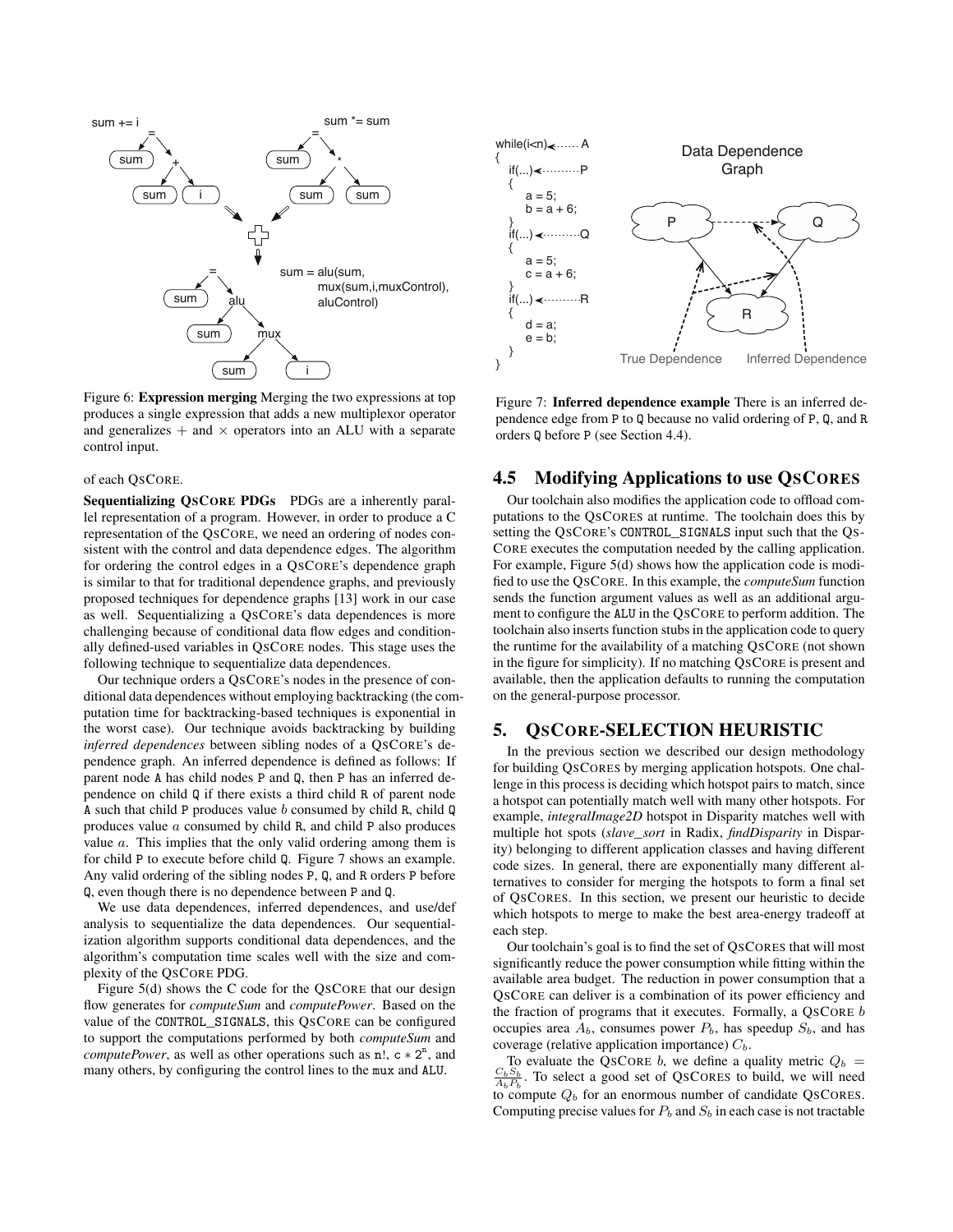since it requires full-fledged synthesis and simulation. To avoid this overhead, we make the following approximations.

First, we conservatively assume that the speedup,  $S_b$ , is always 1. We synthesized and simulated fully-specialized hardware for fragments from *integer programs* and found that the they are typically no more than twice as fast as a general-purpose processor (see Section 7). Second, we estimate  $A_b$  based on the datapath operators and register counts. The resultant area model is able to estimate the area within 10% of the actual area on average with a standard deviation of 14.7%. Finally, we assume that power consumption is proportional to area. This approximation is valid for leakage power. For dynamic power, this is a conservative estimate because the dynamic power of QSCORES is proportional to the amount of logic that the target computation requires, and this amount does not increase with increased QSCORE area.

With these assumptions we can approximate  $Q_b$  as  $Q'_b = \frac{C_b}{A_b^2}$ .

1: while 
$$
|B| > 1
$$
 do

2: 
$$
(b_1, b_2)
$$
 =  $\text{varmax}_{(b_1 \in B, b_2 \in B)} \frac{C_{b_1 \times b_2}}{A_{b_1 \times b_2}} - \frac{C_{b_1}}{A_{b_1}} - \frac{C_{b_2}}{A_{b_2}}.$ 

- 3:  $B = B \setminus \{b_1, b_2\}$ <br>4:  $B = B \cup \{b_1 \bowtie b_2\}$
- 4:  $B = B \cup \{b_1 \bowtie b_2\}$ <br>5: Record the merging
- Record the merging of  $b_1$  and  $b_2$  and the resulting values of  $Q'_B$  and  $\sum_{b \in B} A_b$ .
- 6: end while

Algorithm 1: Greedy selection algorithm The algorithm for deciding which QSCORE set to build.

We use  $X \bowtie Y$  to denote the QSCORE that results from merging the QSCORES for *X* and *Y*. While estimating  $A_{X \bowtie Y}$  is straightforward, estimating  $C_{X\bowtie Y}$  is more challenging because  $X \bowtie Y$ can implement code segments beyond just *X* and *Y* . Currently, we set  $C_{X\bowtie Y} = C_x + C_y$  as a conservative estimate. In the future, we intend to use some form of cross-validation to measure  $C_{X\bowtie Y}$ more accurately to promote generality.

To evaluate the quality of a set of QSCORES, *B*, we sum the value of  $Q'$  for each QSCORE. The goal of the QSCORE design flow is to maximize

$$
Q'_B = \sum_{b \in B} Q'_b = \sum_{b \in B} \frac{C_b}{A_b^2} \quad \text{subject to} \quad \sum_{b \in B} A_b < A_{\text{budget}}.
$$

Algorithm 1 contains the pseudocode for our QSCORE-selection heuristic that starts with a fully-specialized core for each computation and merges them to create the final set of QSCORES. It iteratively selects QSCORE pairs that maximize  $Q'_B$  (Line 2) and merges them to form a more general QSCORE that has greater computational power than its input QSCORES.

# 6. METHODOLOGY

In this section, we describe how our toolchain generates QS-CORE hardware and how the QSCORES are integrated with a generalpurpose processor. We also explain our simulation infrastructure for measuring QSCORE area, power, and performance.

QSCORE hardware generation The QSCORE hardware is generated using the C-to-hardware compiler developed in [27] that generates synthesizeable Verilog from QSCORE's source code. Our toolchain is built around the OpenIMPACT (1.0rc4) [20], CodeSurfer (2.1p1) [7], and ANTLRWorks (1.3.1) [2] compiler infrastructures and accepts a large subset of the C language, including pointers, switch statements, and loops with break*/*continue. Below, we



Figure 8: **QSCORE-enabled tiled architecture** A QSCOREenabled system containing an array of tiles, each of which contains many QSCORES connected via scan chains to the general-purpose processor.

briefly overview the C-to-hardware compiler, focussing primarily on how we extend the compiler to support QSCORES. For additional details on the compiler and specialized co-processor's hardware design, please refer to our previous work on conservation cores [27].

The compiler builds the hardware's datapath and control state machine based on the data and control flow graphs of the QSCORE source code in single static assignment [9] form. In addition to standard C data operators, our hardware compiler also supports QS-CORE-specific operations such as ALU and *data-selector* (shown as mux in Figure  $5(d)$ ). The configurable ALUs in a QSCORE's dataflow graph are instantiated as functional units in the hardware's datapath. The data-selectors become *mux* operators. To optimize a QSCORE's energy efficiency, the computation of the data-selector's inputs are predicated on the data-selector's control signal. Hence, based on the control signal, only one of the inputs is computed.

Memory operations in the dataflow graph are instantiated as load or store units in the hardware datapath. The load-store units connect to the same coherent data cache as the general-purpose processor and perform the same memory operations in program order.

Synthesis For synthesis, we target a TSMC 45-nm GS process using Synopsys Design Compiler (C-2009.06-SP2) and IC Compiler (C-2009.06-SP2). The toolchain processes synthesizeable Verilog to generate placed-and-routed QSCORES.

Integrating QSCORES with a general-purpose processor In a QSCORE-enabled system (Figure 8), each tile contains a generalpurpose processor, I-cache, D-cache, a set of QSCORES, and interconnect logic. On each tile, QSCORES are connected to a generalpurpose processor via scan chains. The general-purpose processor passes input arguments, starts QSCORE execution, and reads QS-CORE state via these scan chains. The scan chain interface is slow but scales well, allowing us to connect 10s of QSCORES to a single CPU. The QSCORES share the D-cache with the general-purpose processor enabling data transfer through the L1 cache as well.

Performance and power measurements We use a cycle-accurate simulator to evaluate the QSCORE-enabled system. Our simulator models the complete system including the general-purpose processor, QSCORES, interconnect, runtime, and a coherent memory system.

In order to measure QSCORE power usage, the simulator periodically samples execution and feeds these samples to Synopsys VCS and Synopsys Primetime. We use processor and clock power values for a MIPS 24KE processor in TSMC 45 nm reported in [27]. Finally, we use CACTI 5.3 [23] for I- and D-cache power.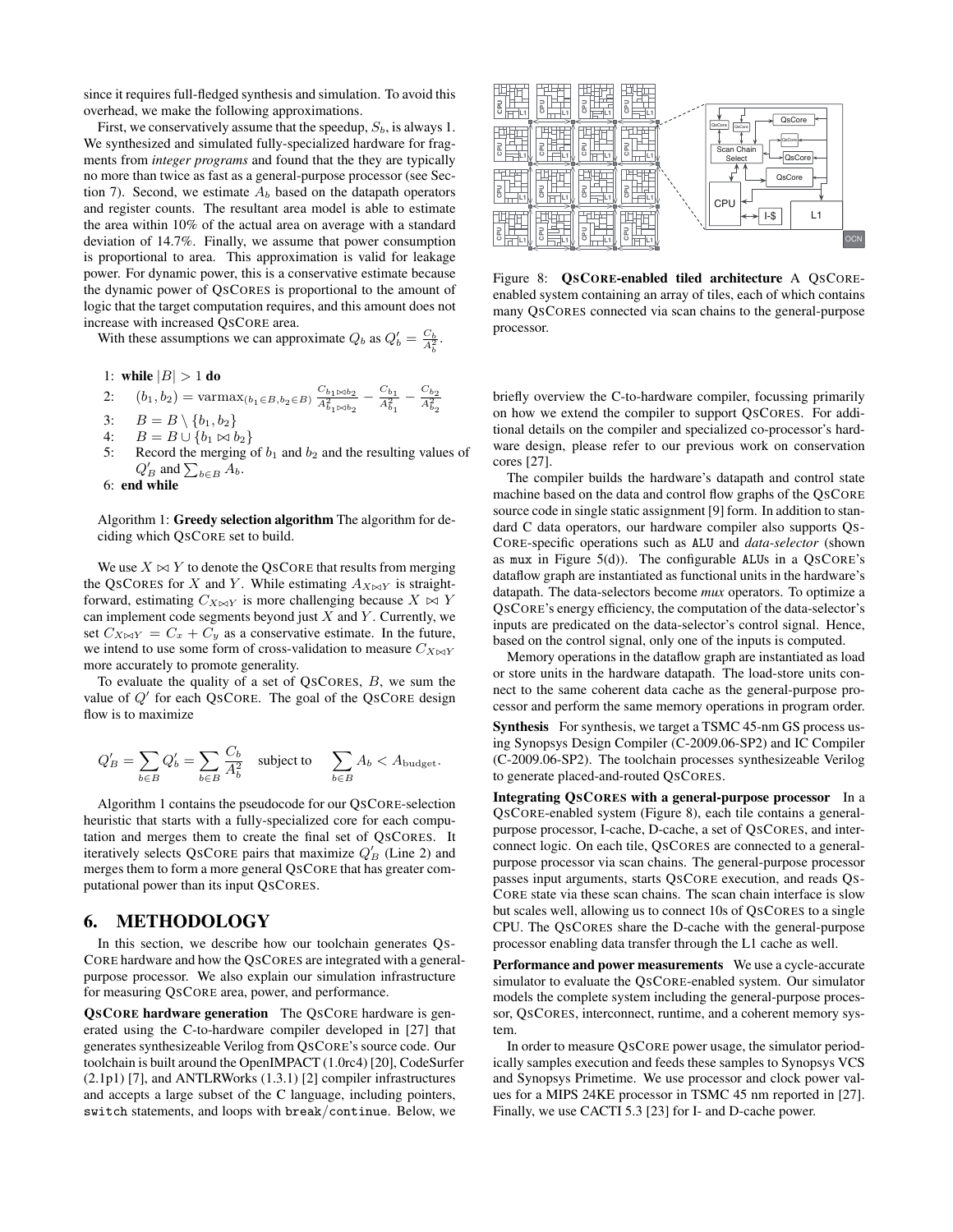

Figure 9: Impact of varying computational power of QSCORES for common data structures The labels on the area and energy curves show the ratio of area and energy requirements of the QS-CORE set compared to that of fully-specialized circuits. The axes show the ratio of area and energy versus a general-purpose core.

#### 7. RESULTS

In this section we first evaluate our heuristic for QSCORE selection by comparing it to the optimal solution found via exhaustive search. Next, we demonstrate that designing relatively few QS-CORES is enough to support access operations for multiple commonly used data structures. Moreover, these QSCORES are an order-of-magnitude more energy-efficient than general-purpose processors. When targeting a diverse workload (Table 1), the data show that QSCORES continue to provide ASIC-like energy efficiency while significantly reducing the hardware resource requirements compared to fully-specialized logic. Furthermore, we demonstrate that the QSCORE design methodology enables them to support legacy versions of their target applications as well. Finally, we evaluate the energy efficiency of a QSCORE-enabled system compared to conventional processors.

#### 7.1 Evaluating the Selection Heuristic

In this section we evaluate our QSCORE selection heuristic (Algorithm 1) against exhaustive search. For this study, we use a microbenchmark suite containing code for computing eight mathematical functions:  $\sum_{i=0}^{i \le n} i$ , *n*!,  $2^n$ ,  $a^{2^n}$ ,  $\sum_{i=0}^{i \le n} a[i]$ ,  $\prod_{i=0}^{i \le n} i$ ,  $\sum_{i=0}^{i \le n} |a[i]|$ , and counting the powers of 2 in an array.  $\sum_{i=0}^{i \leq n} |a[i]|$ , and counting the powers of 2 in an array.

To evaluate our selection heuristic, we build QSCORES using Algorithm 1 and also using an exhaustive approach that designs all 255 possible QSCORES that can arise from merging subsets of the eight programs.

We compare our algorithm to the exhaustive search approach under different design constraint scenarios. These different scenarios were formed by varying the area budget available for specialization as well as by varying the relative importance assigned to each of the eight computations. In each case, our heuristic built the exact same set of QSCORES as exhaustive search.

The low computational complexity and good performance of our selection algorithm allows it to scale to handle large workloads. This ability is critical because we expect a system's target workload to be very large for general-purpose systems.

### 7.2 QSCORE Area and Energy Efficiency

In this section we evaluate the energy and area efficiency of QS-CORES and their ability to trade-off between area requirement and



Figure 10: Scalability of OSCORE approach The graph shows that relatively few QSCORES can support multiple commonly used data structures, while c-cores need a new specialized processor for each distinct functionality.

energy efficiency without compromising on the fraction of the system execution that they support.

Targeting an application domain First, we created QSCORES for the find, insert, and delete operations of several data strucures – a linked-list, a binary tree, an AA tree, and a hash table. The results (see Figure 9) demonstrate that our methodology increases the computational power of QSCORES, significantly reducing the area requirement while minimally impacting QSCORE's energy efficiency. The X-axis plots the number of QSCORES that the toolchain designs to support all the data structure access operations. The X-axis values decrease from left to right, so the number of computations that each QSCORE supports increases from left to right. The left and right Y-axes show how our toolchain trades off between area and energy efficiency. The results show that just four QSCORES are enough support all the data structure operations and that these QSCORES are  $13.5\times$  more energy-efficient than our baseline general-purpose processor.

The next experiment shows that our toolchain can provide hardware support for an increasing number of functionalities without a corresponding increase in the number of required specialized cores. Figure 10 plots the number of computations supported in hardware against the required number of distinct QSCORES. The data show that just four QSCORES can support all these operations, while the fully-specialized approach (c-cores) would need to design eleven specialized cores. This 63% decrease in the required number of specialized cores allows us to closely integrate hardware support for a greater number of features in a processor's pipeline. For example, for our scan-chain-based interconnect design, QSCORES reduce the interconnect overhead (measured as the number of connections between the CPU and all the specialized cores) by 54% compared to ASICs.

Targeting a general-purpose workload In this section, we design and evaluate QSCORES for the hotspots from our diverse workload listed in Table 1. The results are shown in Figure 11. The X-axis plots the number of QSCORES required to cover all the application hotspots. The left-most point on the X-axis corresponds to fully-specialized logic, and QSCORE's computational power increases from left to right. The results show that our toolchain can reduce the number of specialized co-processors required to cover all application hotspots by over 50%. Also, QSCORES re-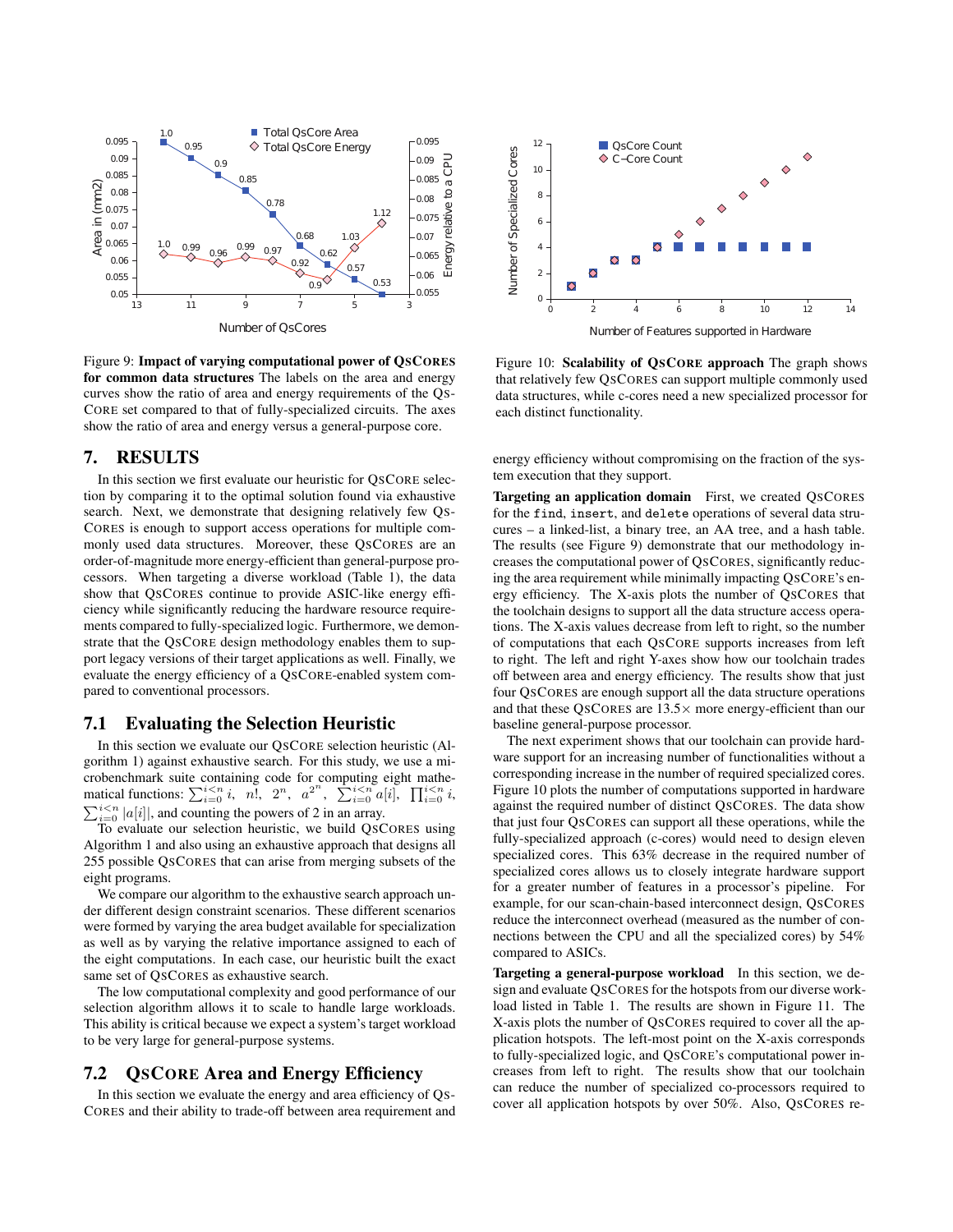

Figure 11: Impact of varying the computational power of QS-CORES targeting a diverse workload Merging QSCORES reduces area requirements much more quickly than it impacts efficiency.

duce the total area requirements by 22% compared to that of fullyspecialized hardware, while incurring a 27% increase in energy consumption. The first few merges result in area reduction without any impact on power consumption. This is because leakage energy goes down as the area is reduced and that offsets any increase seen in dynamic energy. For subsequent merges, our approach ensures that energy-efficiency degrades gracefully with decrease in the total area budget. These results show that our toolchain can effectively reduce hardware redundancy while providing ASIC-like energy-efficiency.

Figure 12 demonstrates that compared to the recently-proposed conservation core approach [27], QSCORES give up very little efficiency in return for substantial area savings. The X-axis plots area compared to implementing our workloads in fully-specialized logic. The Y-axis plots energy efficiency relative to our baseline processor. As the area budget decreases (left to right on the X-axis), our toolchain designs QSCORES with greater computational power to ensure that the QSCORES continue to cover all the application hotspots. This increase in the generality of QSCORES enable them to provide significant energy efficiency even as the area budget decreases, unlike the fully-specialized logic that sees a  $4 \times$  decrease in energy efficiency.

# 7.3 Backward Compatibility for QSCORES

Finally, we evaluate QSCORE's ability to support older application versions. Although hardware designers will build QSCORES for the latest version of each target application, they may want the QSCORES to support older versions as well. To provide this backward compatibility, our toolchain merges the older application versions with the latest version and builds one QSCORE for them.

Previous work [27] presented reconfigurability mechanisms to support newer (and older) application versions. Figure 13 presents QSCORE's energy-efficiency across application versions and compares it to that of the technique proposed in [27]. The Y-axis plots the energy efficiency compared to our baseline MIPS processor. The results show that QSCORES provide significant energy efficiency improvements compared to the baseline processor for all the application versions and can be up to  $7\times$  more energy-efficient than conservation cores for older application versions. Also, for the latest application version, QSCORES are almost as energy-efficient as the prior approach (less than 10% difference on average).



Figure 12: **OSCORES vs. ASICs** OSCORES can trade-off between energy efficiency and area requirements more effectively than fullyspecialized logic because QSCORES can save area by increasing computational power rather than removing functionality.

# 7.4 Application-Level Energy Savings

This section compares the energy efficiency and energy-delay of a QSCORE-enabled system to that of a conventional tiled system. The QSCORE-enabled system consists of 12 QSCORES and targets the workload shown in Table 1. This experiment models the complete system including the overheads involved in accessing the runtime system and the overheads for offloading computations to the QSCORES. Figure 14 summarizes the QSCORE characteristics. Figure 15 shows that the QSCORE-enabled system can provide significant energy efficiency improvements compared to the baseline system. The data show that, at the application level, QSCORES save 45% of energy on average compared to a MIPS processor, and the savings can be as high as 79%. Also, OSCORES reduce application energy-delay product by 46% on average. The energy savings for these QSCORE-enabled systems are significant, and the energy efficiency will only improve as the transistor budget available for specialization increases.

# 8. CONCLUSION

Technology scaling trends will continue to increase the number of available transistors while reducing the fraction that can be used simultaneously. To effectively utilize the increasing transistor budgets, we present QSCORES, specialized co-processors that can support multiple general-purpose computations and can provide significant energy efficiency compared to a general-purpose processor. Our toolchain synthesizes QSCORES by leveraging similar code patterns that exist within and across applications. Given a target application set and an area budget, our toolchain can trade off between the computational power of individual QSCORES and the area they require, while maximizing energy savings. The results show that our approach can distill the operator functions of multiple commonly used data structures down to just four distinct computation patterns. Moreover, the QSCORES designed to support these patterns provide  $13.5\times$  more energy efficiency than a general-purpose processor. On a more diverse workload, our approach reduces the required number of specialized cores by over 50% and occupies 25% less area compared to fully-specialized circuits, while providing up to  $25 \times$  more energy-efficiency than general-purpose processors.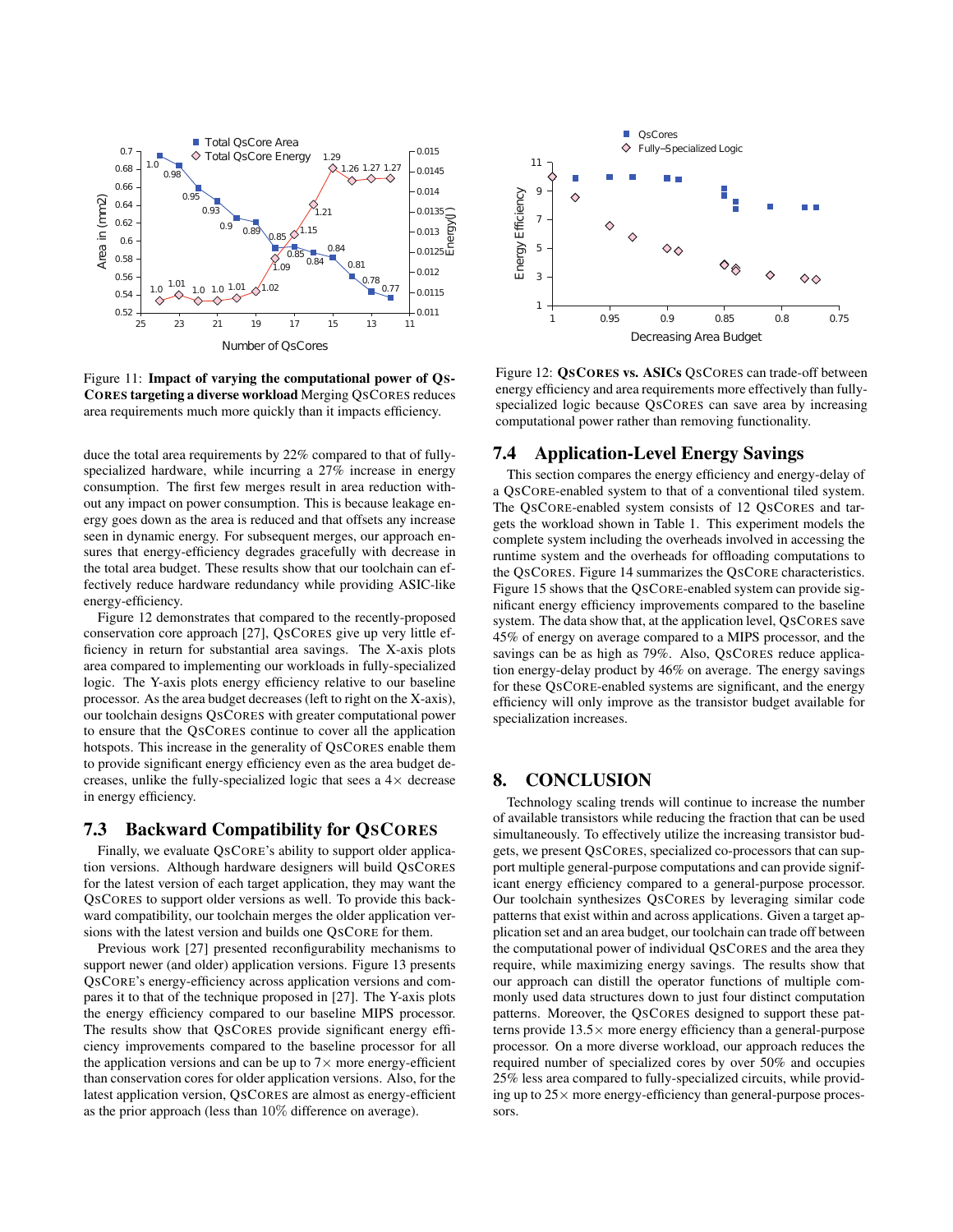

Figure 13: Building QSCORES for backward compatibility The energy-efficiency of the older application versions improves significantly (up to  $7\times$ ) with minimal impact on that of newer ones.

| Average QSCORE power             | $6.7 \text{ mW}$ |
|----------------------------------|------------------|
| Average QSCORE energy efficiency | $23.23\times$    |
| (compared to baseline CPU)       |                  |
| Average execution time           | 8951 cycles      |
| per QSCORE invocation            |                  |
| Average invocation overhead      | 316 cycles       |
| Average system execution         | 4.41%            |
| coverage per QSCORE              |                  |
| Average QSCORE area              | $0.041 \; mm^2$  |

Figure 14: QSCORE statistics for workload shown in Table 1



Figure 15: QSCORE-enabled system energy efficiency The graphs show the energy and EDP reductions by QSCORES compared to an in-order, power-efficient MIPS core ("SW"). Results are normalized to running on the MIPS core (lower is better). The QSCORES can reduce the application energy consumption and energy-delay product by up to 79% and 83%, respectively.